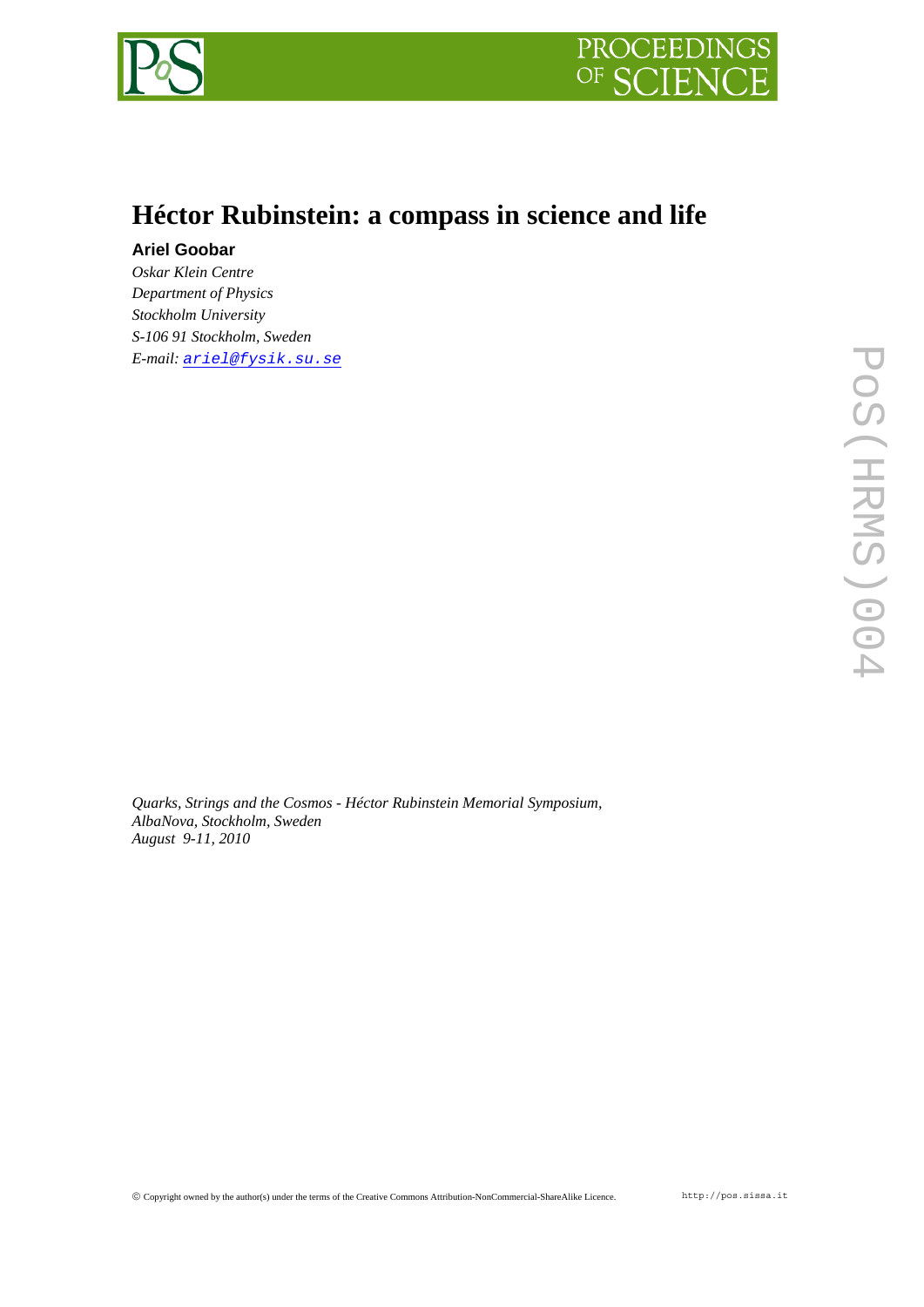*"It's a scandal!"* would be the typical opening line of Héctor as we met up for coffee almost every morning at Albanova. Indeed, very few things were up to his high standards, whether the subject was physics, politics, Swedish health care (especially during his last years) or yet another one of our common passions: soccer. Most of the times, I had not even had the slightest thought about the current "scandal" prior to our conversation, but would find myself sharing Héctor's anger within minutes, much to my own surprise! His power of argumentation was extremely vehement and powerful, and I rarely left any of our daily discussions unaffected.

The first time we met was no different. I was finishing my undergraduate studies in Stockholm and had a vague idea that I wanted to try out a career as graduate student, but knew too little about modern physic to know what research field I could undertake. My parents (later among Héctor's and Helen's best friends) suggested I should consult an Argentine physicist they had met a year or so earlier at the embassy of our country of birth. The occasion at that time had been a dinner-party where the guest of honour was César Milstein, the 1984 Argentinian Nobel laureate in physiology, and one of Héctor's many illustrious acquaintances.

Unlike other professors in the corridor, Héctor's door on the 8:th floor of the old physics building at Vanadisvägen was open, and he immediately dropped the papers he had in front of him to listen to what I had to say. I recall that within minutes he had discouraged me to consider theoretical physics, partly because he did not think there was any interesting theory group in the house at that time, but probably mostly due to his shock when he found out how shallow mine and my fellow Swedish student's physics education was. Once theory was declared a non-starter, he went on to tell me that I should stay away from experimental particle physics. I was told it was all "big science politics" and the practitioners were either "operators" or "crooks", whenever they were not a bit of both! I was totally convinced that I was not going to get into that field, for sure. Within the next half hour, Héctor and I had gone through the list of professors in the other experimental areas...needless to say, Héctor was not impressed. At that point Hector was convinced that experimental particle physics, with the start of the LEP accelerator within the horizon was just right for me… and had fully convinced me!

I went on to become a graduate student in Gösta Ekspong's group working on the DELPHI detector and was fortunate enough to be stationed at CERN for 2 years during the LEP start-up and work on the search for the Standard Model Higgs boson.

From day one Héctor followed my progress there with great interest and, as with everyone else he knew, he would often interrogate me to find out if there was any sign of a discovery at CERN– of any kind. Héctor took a special pride in being informed of the latest news. On the occasions he visited CERN, he would summon me and Jorge (Giora) Mikenberg, a Weizmann Argie, and senior scientist in the competing OPAL experiment. While we were having fascinating discussions, from which I learned a lot about state of the art physics, Héctor was getting out of us exactly how many events there were of each kind and what room there was for new physics in our data… in return he would inform us about the latest "scandals" in Sweden (Giora used to tell me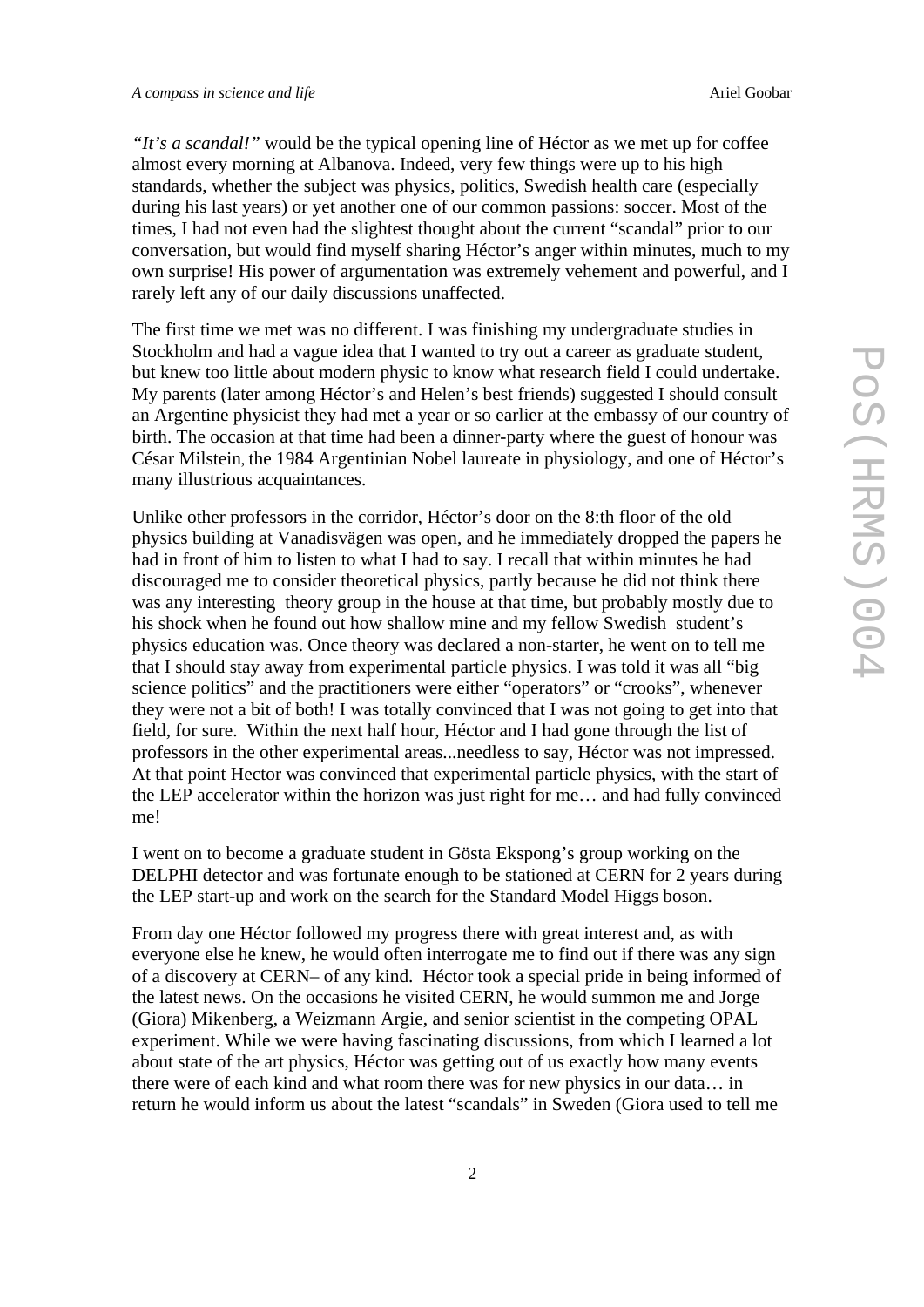that the "scandals" were not fewer in Israel when Héctor lived there), and would crack some fantastic jokes that would leave me laughing for days.

Around the time I was finishing my thesis, Héctor made the transition to Astroparticle physics, sweeping everyone around him in the process, myself included. With his decisive support, in 1992 I landed at a post-doc in Berkeley to work on supernova cosmology, at the time a totally obscure field. My interest in supernovae was nurtured by my girlfriend Silvia (later my wife) whom I met at CERN and the only trained astronomer in my surroundings at that time. At our wedding, Héctor gave a memorable speech, where he expressed the injustice that all other speeches were delivered by my relatives and were mostly about me! He rightfully brought Silvia into the focus of the party. That was so typical of Héctor!

In many respects Héctor lived by the Groucho Marx principle "I don't care to belong to a club that accepts people like me as members". He would never avoid a conflict, even with his closest friends, if he felt the other person was wrong, especially on scientific matters. One memorable Héctor anecdote was when he one morning found a PhD thesis on theoretical particle physics in the library of the institute. With his characteristic curiosity and speed of mind, he had found serious mistakes within minutes after he opened the manuscript. Although the thesis supervisor was somebody that Héctor considered a friend, Héctor posed a non-negotiable ultimatum: Either the thesis was immediately withdrawn or he would make a scandal at the thesis dissertation. Nobody doubted that Héctor would stand by his words: The thesis was withdrawn. To my knowledge, this is the only time such a thing has happened in Sweden.

During the years, I went to many conferences with Héctor, and I always came back with Héctor stories that would amuse family and colleagues for weeks. One such case was the 1994 neutrino conference in Eilat. Attracted to the field by Héctor, I had joined Buford Price's AMANDA group in UC Berkeley, i.e., in parallel with the supernova work at the Lawrence Berkeley Lab. The South Pole neutrino telescope was the predecessor of IceCube. Thanks to this good move, I could get a four year job in Stockholm in 1994 with the team that Per-Olof Hulth was putting together. The first few months in Sweden were very hectic, the first site data from South Pole had arrived and I did the first analysis of the ice optical properties together with Christian Walck and Lars Bergström. Although the results were not really good news for a rapid development of a neutrino telescope in Antartica, Héctor felt that the Stockholm contribution was worthwhile highlighting in Eilat. He managed to twist the arms of the organizers (his friends, of course) to put me among the plenary speakers of the June meeting, not without offending the scheduled senior AMANDA speaker, a well-known figure in the field. My talk received a lot of attention, and John Learned, the leader of the competing DUMAND experiment outside of Hawaii, fired off a number of questions and remarks that Hector (but not me!) felt were unfair: "a vicious attack". Héctor immediately jumped up in my defence and got into a heated argument with John, with plenty of mutual insults, that stopped *just* short of a fist fight.

I felt very bad after that episode and was unsure how I would handle the rest of the conference until I noticed that, just a few hours after the fight, John and Héctor were having a very relaxed conversation in the lobby of the conference venue and were